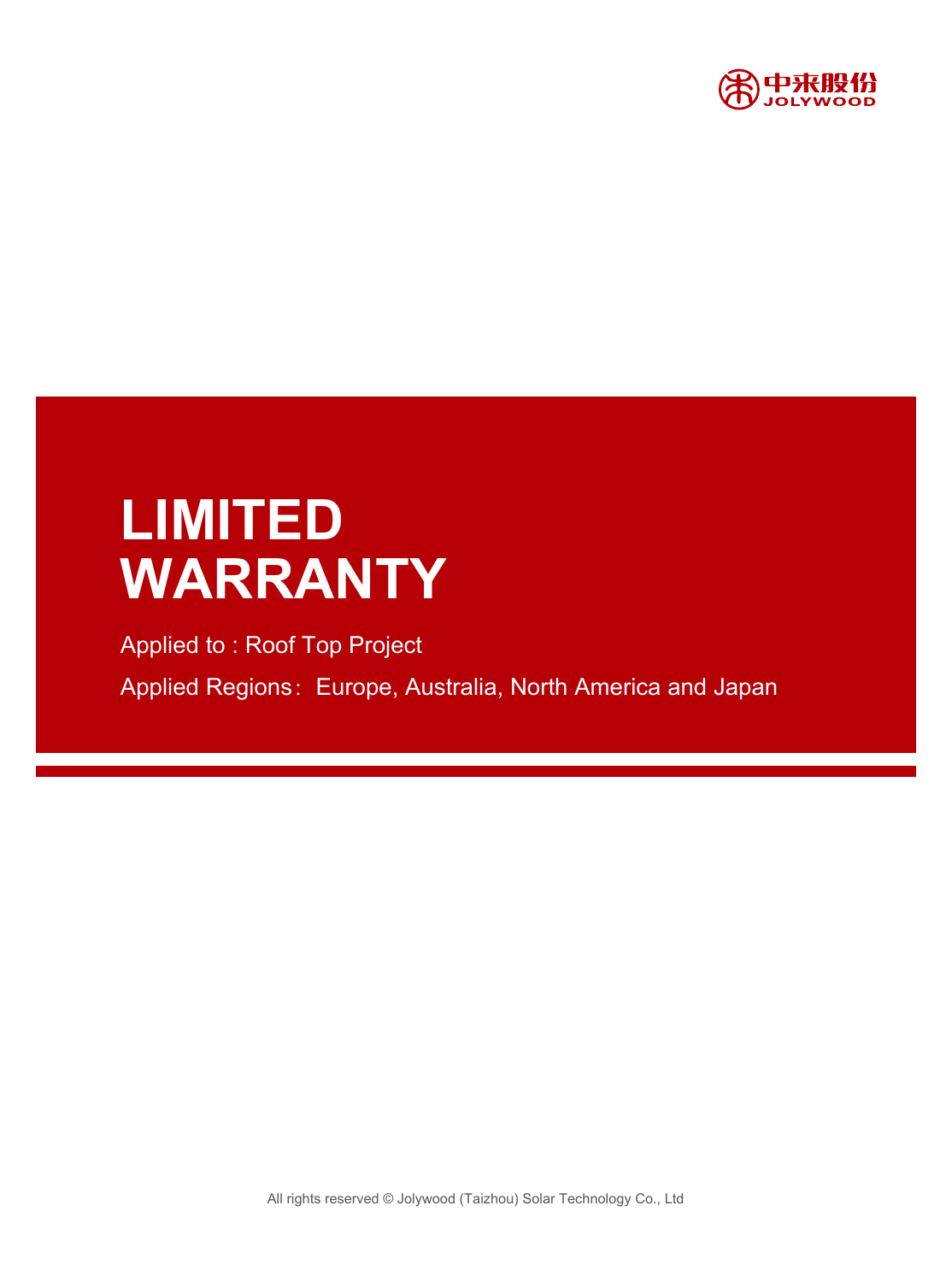

## **Limited Warranty**

Effective Date: 1st Jan, 2022 Doc No.: JW-Roof Top Project-2022-V1

Thanks for choosing the photovoltaic solar module products made by Jolywood (Taizhou) Solar Technology Co., Ltd. (hereinafter referred to as "JOLYWOOD").

This Limited Warranty will apply to those two kinds of MODULES: (i) All MODULES installed on Roof Top Project in Europe, Australia,North America and Japan.

(ii) JW-HD120N(All BLACK MODULE ), JW-HD108N ( All BLACK MODULE ) only applicable to Roof Top Project in Europe, Australia, North America and Japan.

#### **1. WARRANTY START DATE**

JOLYWOOD provides the Limited Warranty set forth herein commencing upon one hundred and twenty(120) days following the delivery date from factory, or installation date, whichever comes earlier ("WARRANTY START DATE").

#### **2. LIMITED PRODUCT WARRANTY**

Subject to the limitations & exclusions contained herein, JOLYWOOD warrants its MODULES, including factoryassembled DC connectors and cables, if any, to be free from defect in materials and workmanship, as per the mechanical and electrical characteristics of MODULES ' datasheet, under proper installation, normal use specifies in JOLYWOOD's standard documentations such as installation manual etc. If MODULES fail to comply with this Limited Product Warranty during Limited Product Warranty Period, JOLYWOOD will, at its option, either repair or replace the product, or refund market residual value at the time of warranty claim resolution of comparable JOLYWOOD MODULES.

(i) All MODULES installed on Roof Top Project in Europe, Australia, North America and Japan.

One Hundred and Eighty (180) months following the WARRANTY START DATE.

(ii) JW-HD120N(All BLACK MODULE), JW-HD108N (All BLACK MODULE) only applicable to Roof Top Project in Europe, Australia, North America and Japan.

Three Hundred (300) months following the WARRANTY START DATE.

The remedy solutions under this clause shall be the sole and exclusive remedy provided under the "Limited Product Warranty" and shall not be extended beyond the period set forth herein.

#### **3. LIMITED POWER WARRANTY**

JOLYWOOD warrants that Limited Power Warranty Period, the degradation rate of MODULES shall not exceed the amount as set forth below under Standard Test Condition (STC).

For N type Mono-crystalline MODULES, (i) 1.0% in the first year; (ii) 0.4% each year thereafter until that date which is thirty (30) years following the WARRANTY START DATE, at which time the actual power output shall be not less than 87.4% of the nominal power output. See Table 1 below.



Table 1 : Limited Power warranty for N type Mono-crystalline MODULES

For P type Mono-crystalline MODULES, (i) 2.0% in the first year; (ii) 0.45% each year thereafter until that date which is thirty (30) years following the WARRANTY START DATE, at which time the actual power output shall be not less than 84.95% of the nominal power output. See Table 2 below.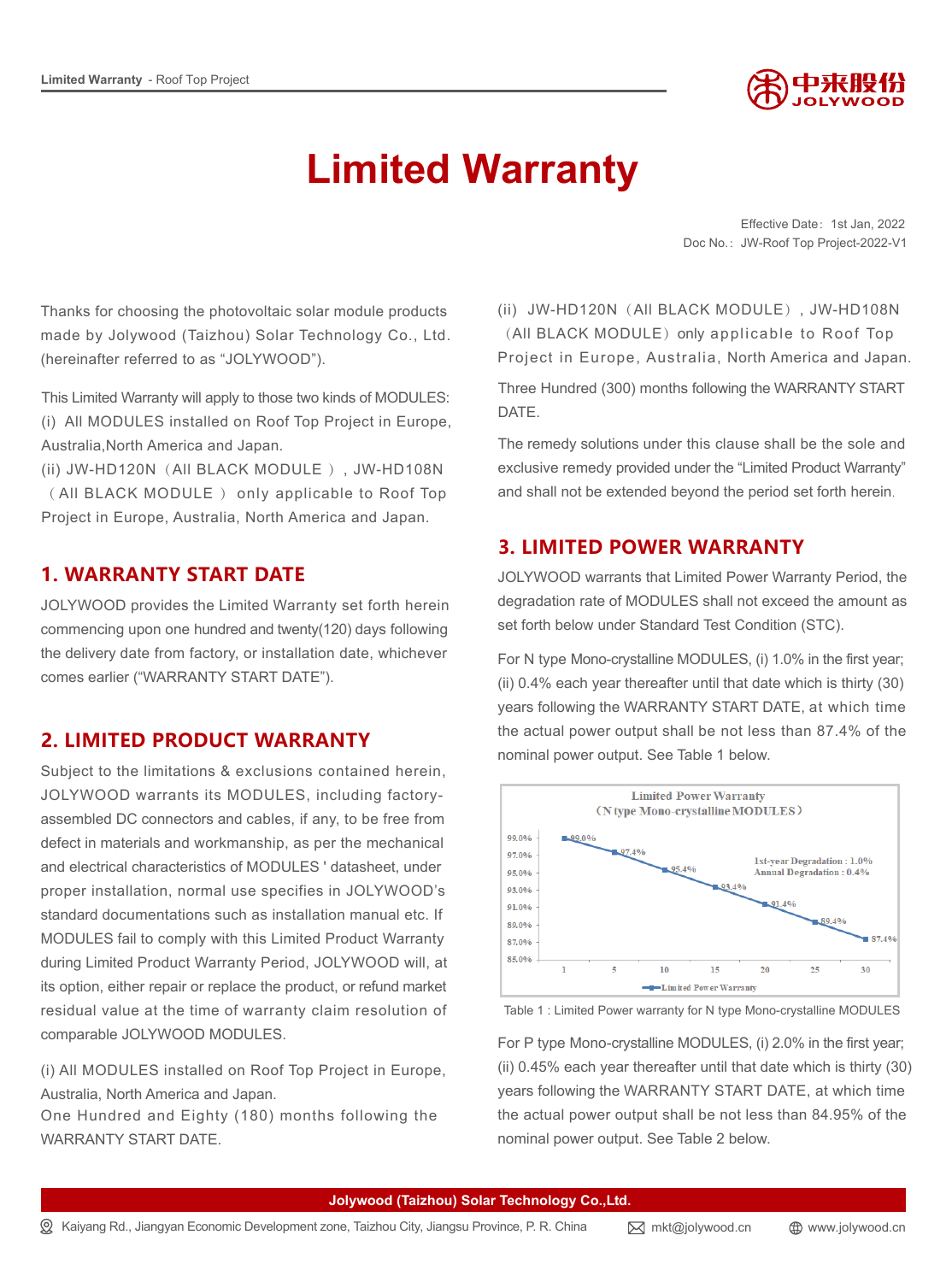



Table 2 : Limited Power warranty for P type Mono-crystalline MODULE

#### Power Definition:

(i) Standard Test Condition (STC): (i) light spectrum of AM 1.5, (ii) an irradiation of 1000 W per m2 and (iii) a cell temperature of 25 degrees centigrade at right angle irradiation. The measurements are carried out in accordance with IEC 61215 as tested at the connectors or junction box terminals – as applicable – per calibration and testing standards of JOLYWOOD valid at the date of manufacture of the MODULES.

(ii) Nominal Power Output: means the original manufactured nameplate specification of the MODULES, expressed in Watts, as certified by JOLYWOOD and indicated on the MODULE, excluding any specified positive tolerance.

(iii) Actual Power output: means the power output of the MODULES expressed in Watts at watt peak that a MODULE generated or, for a Bifacial MODULE that the front-side of a Bifacial MODULE generates, at a given point in time in a year after the Warranty Start Date under Standard Test Condition (STC).

(iv) Degradation Rate: shall be any positive amount calculated in accordance with the following formula, expressed as a percent:

Degradation Rate = 1- (actual power output/ nominal power output)

JOLYWOOD warrants each MODULE against defects in materials and workmanship that result in the failure of the MODULES to produce the warranted percentage specified

above of the nominal power output for the MODULE set forth in JOLYWOOD product datasheet. If JOLYWOOD determines in its discretion that any MODULE is not providing the warranted percentage of the nominal power output because of defects in materials and workmanship, JOLYWOOD will at its option either (i) provide extra MODULES for power loss, or (ii) refund to the CUSTOMER current market value of power loss, or (iii) repair or replace the defective MODULES at its own cost.

The remedy solutions under this clause shall be the sole and exclusive remedy provided under the "Limited Power Warranty" and shall not be extended beyond the period set forth herein.

#### **4. NON-INDEPENDENT WARRANTY**

The CUSTOMER shall be entitled to claim for the Limited Warranty above-mentioned. If a case simultaneously was in breach of both Limited Product Warranty and Limited Power Warranty, and when JOLYWOOD has already provided solution to one of them, it can be considered that JOLYWOOD has solved all applicable warranty claims. Under this circumstance, the CUSTOMER shall no longer claim for Limited Warranty during the Warranty Period.

#### **5. THRESHOLD CONDITIONS OF WARRANTY**

(i) In any case, all warranty claims should be submitted to JOLYWOOD by written form with relevant written evidence within Warranty Period.

(ii) The warranties shall not apply to any MODULE for which full and final payment has not been received by JOLYWOOD.

(iii) The warranties shall not apply to any MODULES failed to comply with Limited Warranty due to following events or circumstances:

 $\sqrt{ }$  Improper installation, misuse, improper operation and maintenance, which have not follow the installation manual of JOLYWOOD.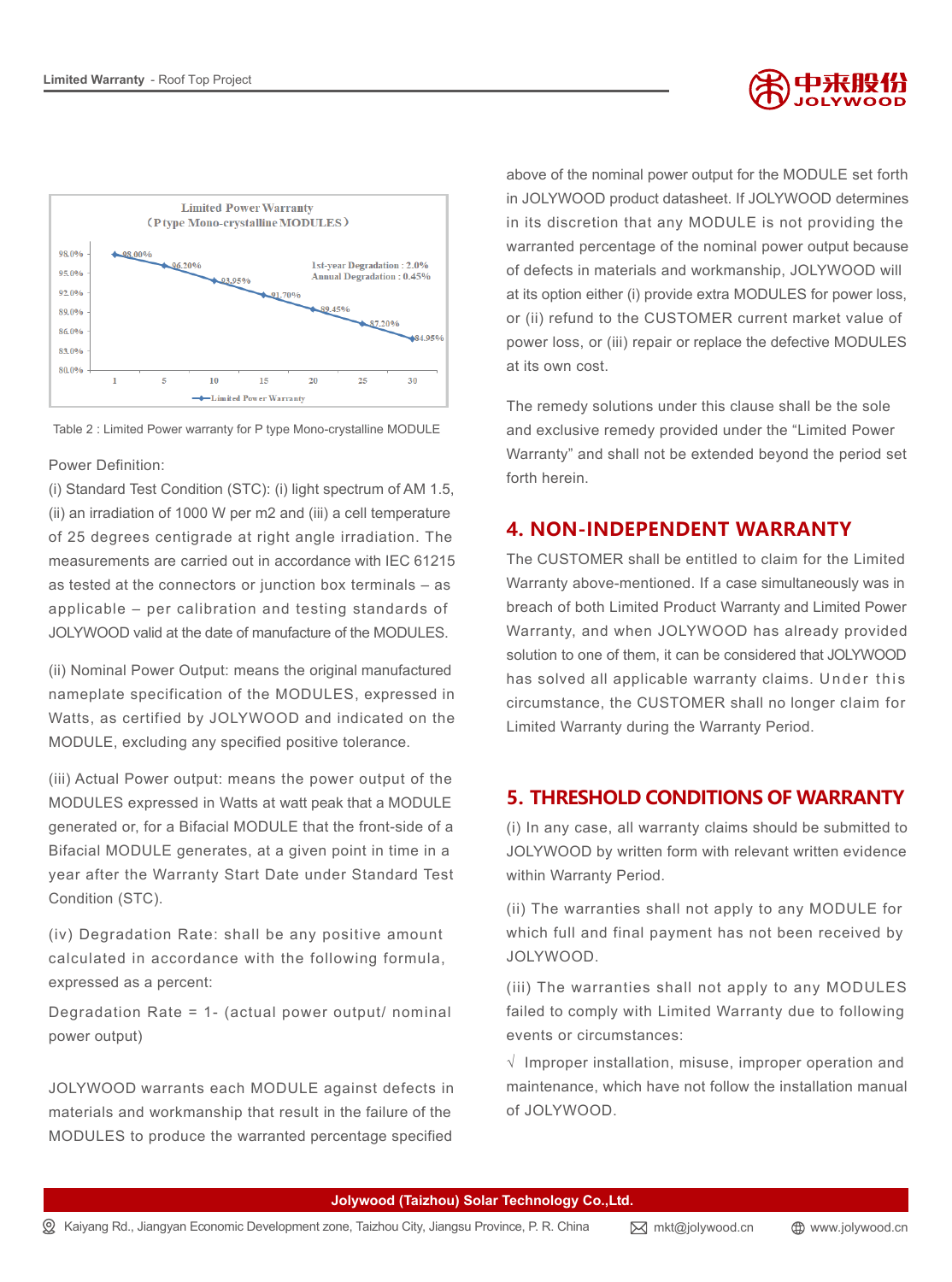

 $\sqrt{ }$  Altered, repaired or modified without prior written consent of JOLYWOOD or otherwise inconsistent with JOLYWOOD'S written instructions.

 $\sqrt{ }$  Removed and re-installed at any location other than the physical location in which it was originally installed following purchase by CUSTOMER or receipt from JOLYWOOD as a replacement MODULE.

 $\sqrt{ }$  Installed on movable place, Marine environment, extremely hot weather, acid rain, salt mist, chemicals, corrosion, oxidation etc., or other abnormal, severe environment.

 $\sqrt{ }$  Force Majeure, such as electrical surges, lightning, flood, fire, vandalism, tampering, accidental breakage, or other events beyond JOLYWOOD'S control.

 $\sqrt{ }$  Negligence, willful misconduct or accident in the course of storage, transportation, handling, installation, application, normal use or maintenance.

 $\sqrt{ }$  Subject to direct contact with salt water, corrosive materials, pest damage, or malfunctioning PV system components.

 $\sqrt{\phantom{a}}$  Type or serial number of the MODULES have been altered, removed or made illegible.

 $\sqrt{ }$  Damage caused by external facilities.

(iv) For repair or replacement of modules under both Limited Product Warranty and Limited Power Warranty, JOLYWOOD shall only bear shipping cost to the delivery point under Incoterms same with defected modules.

(v) JOLYWOOD shall not bear any costs for returning of defected modules.

(vi) Installation and operation of MODULES shall be conducted by qualified professional skills. All claims shall be documented. JOLYWOOD shall not undertake any responsibility or cost without prior written consent.

#### **6. LIMITATION OF LIABILITY**

WARRANTY TERMS, INCLUDING BUT NOT LIMITED TO MERCHANTABILITY WARRANTY. IT'S A WARRANTY FOR SPECIFIC PURPOSE, USE OF APPLICATION WHICH DOES NOT INFRINGE UPON THE RIGHT OF A THIRD PARTY, INCLUDING BUT NOT LIMITED TO INTELLECTUAL PROPERTY AND ALL OTHER RESPONSIBILITIES OR OBLIGATIONS THAT BELONG TO JOLYWOOD, UNLESS CONFIRMED BY THE CEO WITH SIGNATURE. IF IT IS NOT PROHIBITED BY LOCAL LAW OR REGULATIONS, TO ANY REASON CAUSED BY PRODUCTS OR RELATED TO THEM, INCLUDING BUT NOT LIMITED TO MODULES OR DEFECTS CAUSED BY USE OR APPLICATION.

JOLYWOOD WILL NOT UNDERTAKE ANY RESPONSIBILITIES OR OBLIGATIONS FOR DAMAGE TO ANY NATURAL PERSON OR TANGIBLE PROPERTY OR DAMAGE IN OTHER ASPECTS. FOR ANY INCIDENTAL, CONSEQUENTIAL, INDIRECT OR SPECIAL DAMAGES, REGARDLESS OF THE GENERATION, OR EVEN JOLYWOOD HAS BEEN INFORMED IN ADVANCE OF SUCH DAMAGE, JOLYWOOD IS IRRESPONSIBLE UNDER ANY CIRCUMSTANCES.

THEREFORE, THE USE LOSS, PROFIT LOSS, PRODUCTION LOSS, INCOMING LOSS AND OTHER SPECIFIC LOSSES ARE NOT INCLUDED IN THE WARRANTY SCOPE. IF JOLYWOOD UNDERTAKES THE DAMAGE OR OTHER RESPONSIBILITIES, THE ACCUMULATED COMPENSATION AMOUNT WILL NOT EXCEED THE INVOICING VALUE OF A SINGLE MODULE PAID BY THE CUSTOMER.

#### **7. WARRANTY TRANSFER**

This "Limited Warranty" is transferable to subsequent owners of the MODULES provided that:

(1) The MODULES remain located in their original installation location, and

**Jolywood (Taizhou) Solar Technology Co.,Ltd.**